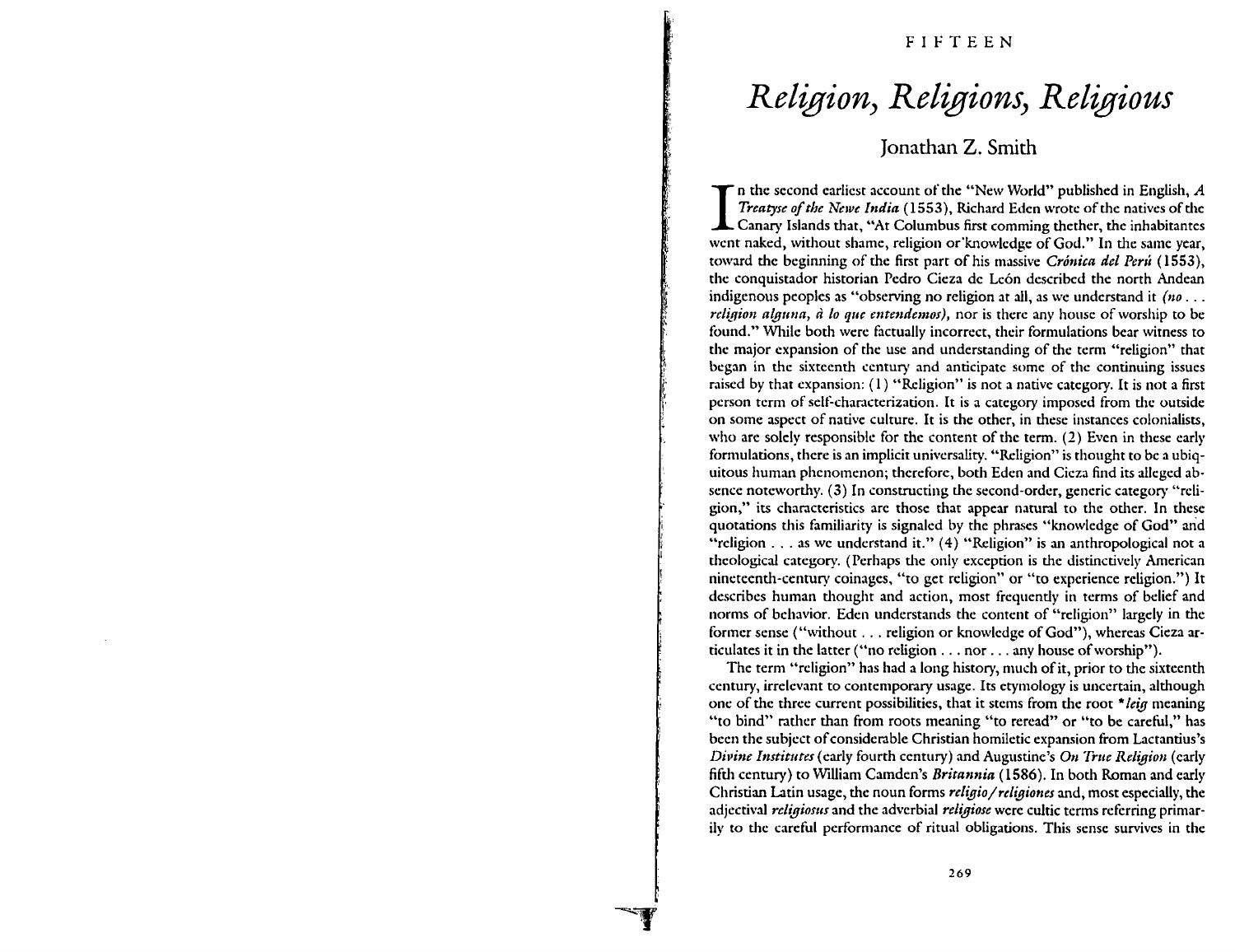#### RELIGION, RELIGIONS, RELIGIOUS

#### JONATHAN Z. SMITH

English adverbial construction "religiously" designating a conscientious repetitive action such as "She reads the morning newspaper religiously." The only distinctively Christian usage was the fifth-century extension of this cultic sense to the totality of an individual's life in monasticism: "religion," a life bound by monastic vows; "religious," a monk; "to enter religion," to join a monastery. It is this technical vocabulary that is first extended to non-Christian examples in the literature of exploration, particularly in descriptions of the complex civilizations of Mesoamerica. Thus Hernán Cortés, in his second *Carta de Relacion*  $(1520, 64)$ , writes of Tenochtitlan:

This great city contains many mosques *[mezquitas*, an eleventh century Spanish loan word from the Arabic, *masjidj,* or houses tor idols. . . . The principal ones house persons of their religious orders *(personas religiosas de su secta).* . . . All these monks *(religiosos)* dress in black . . . from the time they enter the order *(entran en la religión)*.

Cortes's relatively thoughtless language of assimilation is raised to the level of a systemic category two generations later in the encyclopedic work of the Jesuit scholar Joseph de Acosta, *The Natural and Moral History of the Indies* (1590; English translation, 1604). While the vast majority of the occurrences of the term "religious" refer to either Catholic or native members of "religious orders," sometimes expanded to the dual category, "priests and monks of Mexico" *(los sacerdotes y religiosos de México)*, a number of passages strain toward a more generic conception. The work is divided into two parts, with the latter, "moral history," chiefly devoted to religion, governance, and political history. "Religion" per se is never defined. Its meaning must be sought in words associated with it as well as its synonyms, For Acosta, "religion" is the belief system that results in ceremonial behavior. "Religion" is "that which is used *(que usan)* in their rites." "Custom" *(costumbre)*, "superstition" *(superstición)*, and "religion" *(religión)* form a belief series in conjunction with the action series of "deed" *(hecho),* "rite" *(rito),* "idolatry" *(idolatria),* "sacrifice" *(sacrificio),*  "ceremony" *(ceremonia)*, and "feasts" *(fiestas y solemnidades)*.

"Religion" in relation to ritual practice became an item in an inventory of cultural topics that could be presented either ethnographically in terms of a particular people, as in Eden or Cieza with reference to the "Indies," or in a crosscultural encyclopedia under the heading of "ritual" or "religion." The encyclopedic version is illustrated by Joannes Boemus's popular *Omnium gentium mores, leges et ritus* (1520), in which *ritus* was translated as "customs" in the English translations by William Watreman, *The Fardle of Facions*, *Conteining the* Aunciente Manners, Customes and Lawes of the People Inhabiting the Two Partes of the Earth (1555) and by Edward Aston, *The Manners, Laws and Customs of all Nations* (1611), and by Sebastian Muenster's *Cosmographiae universalis* . . . : *Item omnium gentium mores, leges, religio* (1550). This focus on ritual had an unintended consequence. The myths and beliefs of other folk could simply be

recorded as "antiquities," to use the term employed by Columbus. They raised no particular issues for thought. But ritual, especially when it seemed similar to Christian practice or when it illustrated categories of otherness such as "idolatry" or "cannibalism," gave rise to projects of comparative and critical inquiries. Similarity and difference, with respect to ritual, constituted a puzzle that required explanation by appeals to old patristic, apologetic charges of priestly deccit or to equally apologetic, patristic theories of accommodation, demonic plagiarism, ditlusion, or degeneration. In the case of belief and myth, "their" words were primary; with ritual, "our" account superseded theirs.

Some two centuries later, this essentially Catholic understanding of "religion" in dose proximity to ritual has been decisively altered. Samuel Johnson, in his *Dictionary of the English Language* (1755), defines "religion" as "virtue, as founded upon reverence of God, and expectations of future rewards and punishments." The first edition of the *Encyclopaedia Britannica* (1771) titled its entry "Religion, or Theology," defining the topic in the opening paragraph: "To know God, and to render him a reasonable service, arc the two principal objects of religion, ... Man appears to be formed to adore, but not to comprehend, the Supreme Being." Terms such as "reverence," "service," "adore," and "worship" in these sorts of definitions have been all but evacuated of ritual connotations, and seem more to denote a state of mind, a transition begun by Reformation figures such as Zwingli and Calvin who understood "religion" primarily as "piety." The latter term takes on a less awesome cast in subsequent Protestant discourse, for example, "Piety, a Moral vertue which causes us to have affection and esteem for God and Holy Things" (Phillips 1696),

This shift to belief as the defining characteristic of religion (stressed in the German preference for the term *Glaube* over *Religion*, and in the increasing English usage of "faiths" as a synonym for "religions") raised a host of interrelated questions as to credibility and truth. These issues were exacerbated by the schismatic tendcncies of the various Protestantisms, with their rival claims to authority, as well as by the growing awareness of the existence of a multitude of articulate, non-Christian traditions. The former is best illustrated by the first attempt to provide a distribution map for the various European Protestantisms: Ephraim Pagitt's *Christianographie, or The Description of the Multitude and Sundry Sorts* of Christians in the World Not Subject to the Pope (1635). The latter is the explicit subject of the anthropological work by Edward Brerewood, *Enquiries Touching the Diversity of Languages and Religions through the Chiefe Parts of the World* (1614), which distinguished four "sorts" (i.e., "species") of the genus "religion"-"Christianity, Mohametanism, Judaism and Idolatry"-and provided statistical estimates for "the quantitie and proportion of the pans of the earth possessed by the several sorts" (1IB-19).lt is the qucstion of the plural *religions*  (both Christian and non-Christian) that forced a new interest in the singular, generic *religion.* To cite what is perhaps the first widely rcad English book to employ the plural in its title, *Purchas His Pilgrimage; or, Relations of the World* 

"

<sup>~</sup>'.

Ť.

,  $\cdot$  .

 $\cdot$  II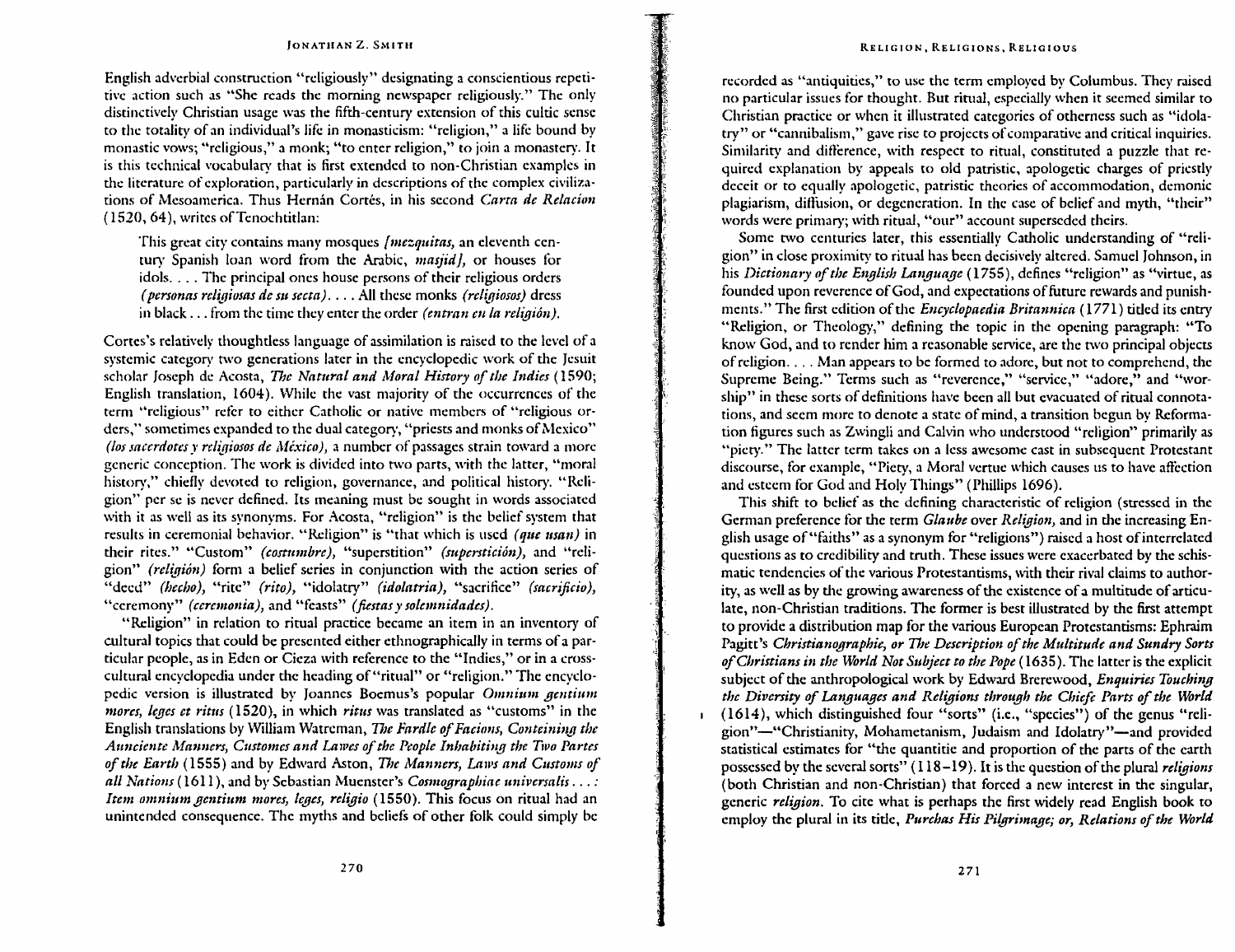#### JONATHAN Z. SMITH

and the Religions Observed in All Ages and Places Discovered, "The true Religion can be but one, and that which God himse1fe teacheth[,] ... all other religions being but strayings from him, whereby men wander in the darke, and in labvrinthine errour" (Purchas 1613, sig. D4r). What is implicit in Purchas becomes explicit in later seventeenth- and eighteenth-century debates concerning "natural religion," a term that became common only in the latter half of the seventeenth century, beginning with works such as the one by the prolific Puritan controversialist Richard Baxter, The Reasons of the Christian Religion (1667), in two parts: "Of Natural Religion, or Godliness," and "Of Christianity, and Supernatural Religion." (Compare Baxter's earlier but congruent terminology, *Of Saving Faith, That It Is Not Only Gradually but Specifically Distinct from All Common Faith* [1658]).

As David Pailan (1994) has demonstrated, the notion of natural religion has been employed in the literature "to designate at least cleven significantly different notions, some of which have significant sub-divisions" ranging from "religious beliefs and practices that arc based on rational understanding that all people allegedly can discover for themselves and can warrant by rational reflection" to "that which is held to be common to the different actual faiths that have been and arc present in the world." The former definition largely grew out of intra-Christian sectarian disputation and relied primarily on processes of introspection; the latter arose from study of the "religions," and involved processes of comparison. The essentially anthropological project of describing natural religion privileged similarity, often expressed by claims of universality or innateness; the explanation of difference was chiefly historical, whether it emphasized progressive or degenerative processes. This double enterprise had the effect of blurring the distinctions between questions of truth and questions of origins. For example, the title of Matthew Tindal's fairly pedestrian but widely read treatise, published anonymously as *Christianity As Old as the Creation; or, The Gospel, a Republication of the Religion of Nature* (1730; six printings by 1732, and the *British Museum General Catalogue* lists more than forty replies in the I 730s), contains early English uses of the terms "religion of nature" and "Christianity." Tindal argues:

If God, then, from the Beginning gave Men a Religion $[,] \ldots$  he must have giv'n them likewise sufficient Means of knowing it. . . . If God never intended Mankind shou'd at any Time be without Religion, or have false Religions; and there be but One True Religion, which ALL have been ever bound to believe, and profess[,] . . . All Men, at all Times, must have had sufficient Means to discover whatever God design'd they shou'd know and practice. . . . [He] has giv'n them no other Means for this, but the usc of Reason .... There was from the Beginning but One Tme Religion, which all Men might know was their Duty to embrace.... By [this] *Natural Religion*, I understand the Be-

lief of the Existence of a God, and the Sense and Practice of those Duties, which result from the Knowledge, we, by our Reason, have of Him and his Perfections; and of ourselves, and our own Imperfections; and of the Relations we stand in to him, and to our Fellow-Creatures; so that the *Religion of Nature* takes in every Thing that is founded on the Reason and the Nature of Things. (pp. 3-7,13)

While Tindal acknowledges some relativity-"I do not mean by This that All shou'd have equal Knowledge; but that All shou'd have what is sufficient for the Circumstances they are in"  $(p, 5)$ —his usual explanation for variation is the historical institution and wiles of "priestcraft":

Religion either docs not concern the Majority, as being incapable of forming a Judgement about it; or must carry such internal Marks of its Truth, as Men of mean Capacity are able to discover; or else notwithstanding the infinite Variety of Religions, All who do not understand the Original Languages their traditional Religions arc written in, which is all Mankind, a very few excepted, are alike bound in all Places to pin their Faith on their Priests, and believe in Men, who have an Interest to deceive them; and who have seldom fail'd to do so, when Occasion serves. (p. 232)

In Tindal's self-description,

.1 i.

'J.

 $\cdot$ 

 $\mathbf{r}$ 

He builds nothing on a Thing so uncertain as *Tradition*, which differs in most Countries; and of which, in all Countries, the Bulk of Mankind arc incapable of judging; but thinks he has laid down such plain and evident Rules, as may enable Men of the meanest Capacity, to distinguish between *Religion*, and *Superstition*. (p. iii)

When Tindal argued on logical grounds, the presumption of the unity of truth, that natural religion "differs not from *Reveal'd*, but in the manner of its being communicated: The One being the Internal, as the Other the External Revelation" (p. 3) he signaled the beginning of the process of transposing "religion" from a supernatural to a natural history, from a theological to an anthropological category. This process was complete only when the distinctions between questions of truth and questions of origin were firmly established. While not without predecessors, the emblem of this transposition is David Hume's essay *The Natural History of Religion*, written between 1749 and 1751 and first published in his collection *Four Dissertations* (1757).

The question Hume sets out to answer in the *Natural History* is that of religion'S "origin in human nature." He begins by disposing of the innateness thesis. If "religion" is defined as "the belief of invisible, intelligent power," then, although widely distributed, it is not universal, nor is there commonality: "no two nations, and scarce any two men, have ever agreed precisely in the same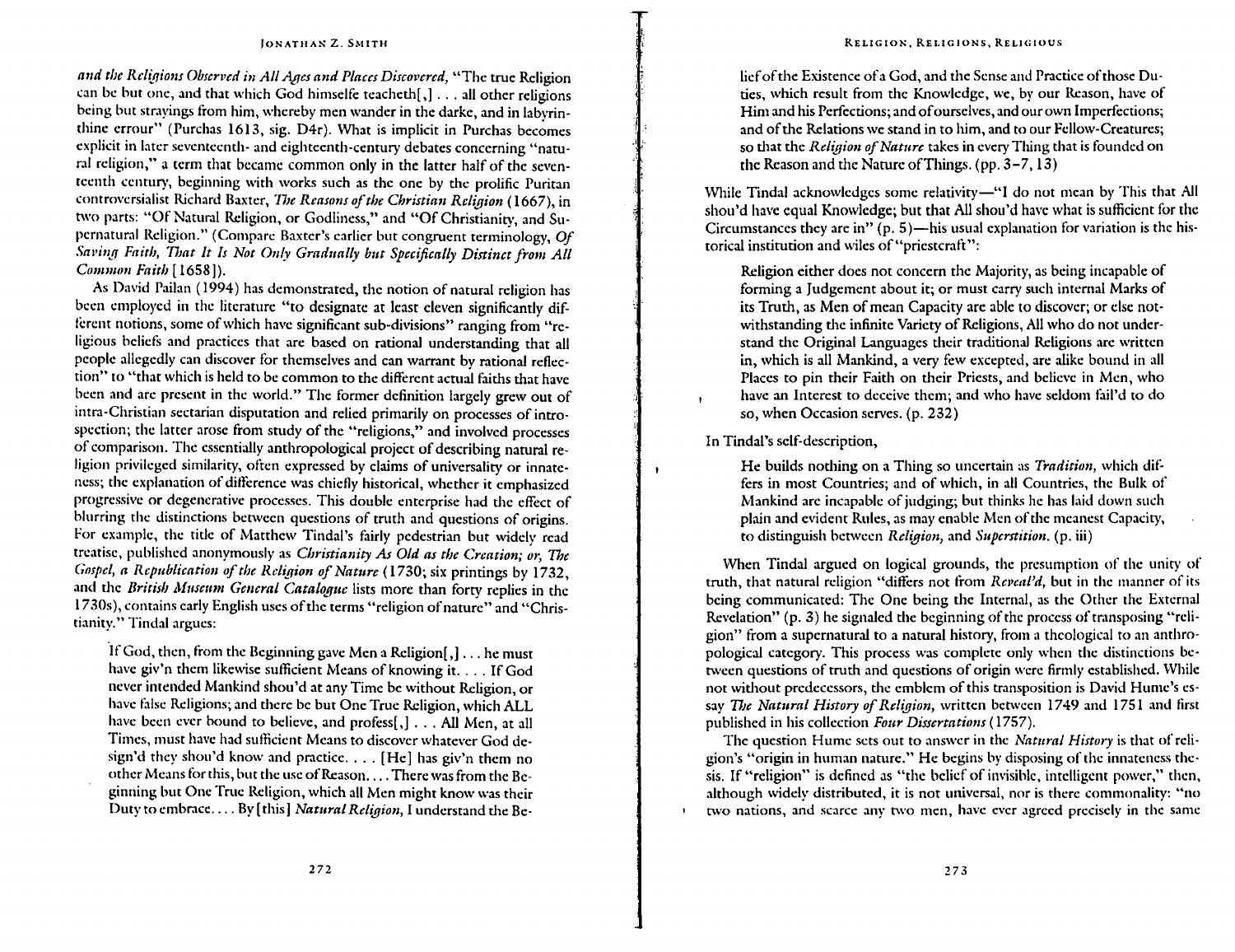$\Phi_{\rm c}$ 

 $\cdot$   $\cdot$ 

 $\mathbf{L}$ 

sentiments." "Religion" fails the minimal requirements for innateness, that it be "absolutely universal in all nations and ages and has always a precise, determinate object, which it inflexibly pursues." Therefore, "religion" is not "an original instinct or primary impression of nature," and "the first religious principles must be secondary." In addition, because they arc "secondary," religious principles "may easily be perverted by various accidents and causes" (p. 25). In this opening move, a major thesis is forecast. There may well be a primary and valid human experience that gives rise to the secondary religious interpretation, but the truth ofthe experience is no guarantee of the validity of the interpretation.

The rich details of Hume's exposition need not concern us here but only the argument with respect to this issue. "Polytheism or idolatry was ... the first and most antient religion of mankind." Its origin must be sought in "the ordinary affections of human lite." Filled with anxiety, human beings seck the "unknown causes" that "become the constant object of our hope and fear." The primary human experience, "hope and fear," becomes a secondary religious interpretation when these "unknown causes" arc personified through "imagination" (pp. 26, 31-33).

There is a universal tendency amongst mankind to conceive all beings like themselves, and to transfer to every object those qualities, with which they are familiarly acquainted, and of which they are intimately conscious .... No wonder, then, that mankind, being placed in such an absolute ignorance of causes, and being at the same time so anxious concerning their future fortunes, should immediately acknowledge a dependence on invisible powers, possest of sentiment and intelligence. The *unknown causes*, which continually employ their thought, appearing always in the same aspect, are all apprehended to be of the same kind or species [as themselves]. Nor is it long before we ascribe to them thought, and reason, and passion, and sometimes even the limbs and figures of men, in order to bring them nearer to a resemblance with ourselves. (pp. 33-34)

What Hume here raises is the issue of the adjectival form "religious." What sort of primary human experience or activity does it modify? What constitutes its distinctive secondary interpretation? How may religious interpretation be assessed in relation to other sorts of interpretation of the same experience or activity? The "religious" (the unknown that the scholar is seeking to classify and explain) becomes an aspect of some other human phenomenon (the known). As Walter Capps (1995, 9) has argued, in the eighteenth-century Enlightenment debates "the goal of the inquiry was to make religion intelligible by discovering precisely where it is situated within the wide range of interactive human powers and faculties." In which of the genera of common individual human capacities is the religious a species? Most frequently, the religious is identified with rationality, morality, or feeling.

A different set of taxonomic questions were raised by the "religions" and became urgent by the nineteenth century: Arc the diverse "religions" species of a generic "religion"? Is "religion" the unique beginner, a *summum genus*, or is it best conceived as a subordinate cultural taxon? How might the several "religions" be classified?

The question of the "religions" arose in response to an explosion of data. Increased mastery of non-European languages led by the latter part of the eighteenth century to a series of translations and editions of religious texts. Missionaries, colonial officials, and travelers contributed ethnographic descriptions. Encyclopedias of religions, lexica, and handbooks (the latter, frequently bearing the title "History of Religions") were produced to organize these materials. One of the earliest handbooks, Historische-theologische Bericht vom Unterschied der *Religionen die Heute zu Tage auf Erden sind*, by the Lutheran scholar Johann Heinrich Ursin (1563), focused heavily on the various Christian denominations, establishing a pattern that holds to the present day: that the history of the major "religions" is best organized as sectarian history, thereby reproducing the apologetic patristic heresiological model. By the time of Brerewood's *Enquiries Touching the Diversity of Languages and Religions* (1614) this horizon had been extended to require inclusion of not only Christian data but also Jewish, Muslim, and "idolatry." This fourfold schema was continued by other writers from the seventeenth century (for example, Guebhart Meier, *Historia religionum*, *Christianae, Judaeae, Gentilis, Mahumedanae* [1697]) until well into the nineteenth century (Hannah Adams, *A Dictionary of All Religions and Religious De*nominations, Jewish, Heathen, Mahometan, and Christian, Ancient and Modern [1817]; David Benedict, *History of All Religions, As Divided into Paganism*, *MaiJometism, jlldaism, and Christianity* [ 1824 J; J. Newton Brown, *Encyclopedia*  of Religious Knowledge: or, Dictionary . . . Containing Definitions of All Religious Terms; An Impartial Account of the Principal Christian Denominations that *have Existed in the Hbrld from the Birth of Christ to the Presmt Day with their*  Doctrines, Religious Rites and Ceremonies, as well as those of the Jews, Mohammedans, and Heathen Nations, together with the Manners and Customs of the East [1835b]; Vincent Milner, *Religious Denominations of the World: Comprising a* General View of the Origin, History and Condition of the Various Sects of Christians, the Jews, and Mahometans, As Well as the Pagan Forms of Religion Existing *in the Different Countries of the Earth* [1872]). The bulk of the subsequent expansion occurred in Brerewood's fourth category, "Idolatry," with data added on Asian religions and on those of traditional peoples. Beginning \vith Alexander Ross, *Pansebeia; or A View of All Religions in the World from the Creation to These Times* (1614), there was a steady stream of reference works that undertook this task, including Bernard Picart and J. F. Bernard, *Cérémonies et coutumes de tous* peuples du monde (1723-43); Antoine Banier, *Historie général des cérémonies*, moeurs, et coutumes religieuses de tous les peuples du monde (1741); Thomas Broughton, *An Historical Dictionary of All Religions, from the Creation of the*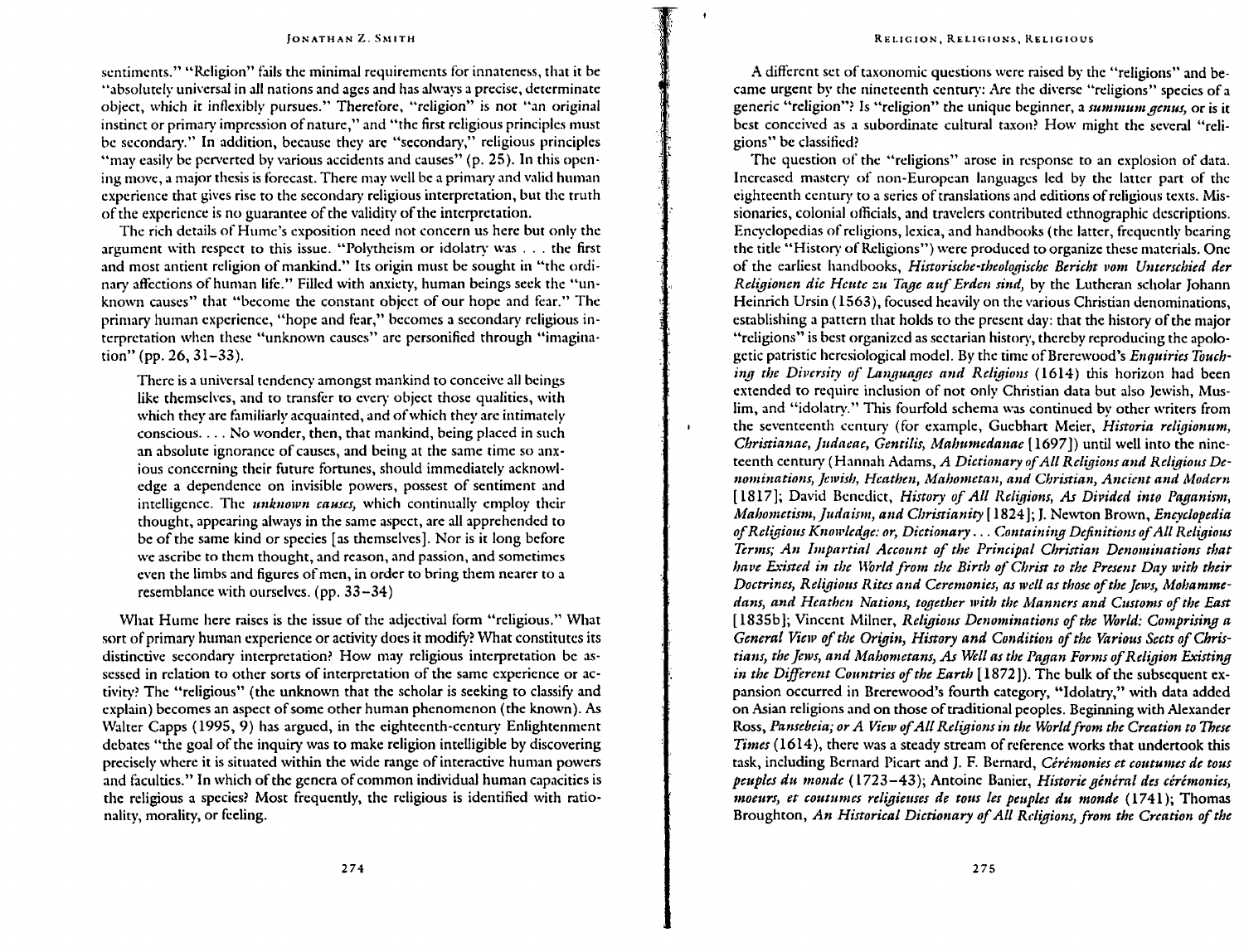*World to the Present Time* (1742); Christopher Meiners, *Grundriss der Ge*schichte aller Religionen (1785) and *Allgemeine kritische Geschichte der Religionen* (1806-7); John Bellemy, The *History of All Religiom* (1812); and Benjamin Constant, *De la religion considérée dans sa source, ses formes et ses développements* (1824-31). This undertaking invented the familiar nomenclature, "Boudhism" (1821), "Hindooism" (1829, which replaced the earlier seventeenth-century usages "Gentoo [from "gentile"] religion" and "Banian religion"), "Taouism" (1839), and "Confucianism" (1862). The urgent agendum was to bring order to this variety of species. Only an adequate taxonomy would convert a "natural history" of religion into a "science."

The most common form of classifying religions, found both in native categories and in scholarly literature, is dualistic and can be reduced, regardless of what ditferentium is employed, to "theirs" and "ours." By the time of the fourthcentury Christian Latin apologists, a strong dual vocabulary was well in place and could be deployed interchangeably regardless of the individual histories of the terms: "our religion'Y"their religion," with the latter often expressed through generic terms such as "heathenism," "paganism," or "idolatry"; "true religion'Y"false religion"; "spiritual (or "internal") religion'Y"material (or "external") religion"; "monotheism" (although this term, itself, is a relatively late construction)/"polytheism"; "religion'/"superstition"; "religion'/"magic." This language was transposed to intrareligious disputation with respect to heresies, and later revived in positive proposals of originary recovery in Christian Renaissance hermetism as well as, most massively and insistently, in Protestant polemics against Roman Catholicism. As such, it was at hand for the evaluation of the newly encountered religions beginning in the sixteenth century. Lifting up the fourfold enumeration of religions-Christianity, Judaism, Islam, and "Idolatry"-Christianity, in some imagination of its ideal form, became the norm in which Judaism and Islam problematically share. Adopting a term from Muslim discourse, these three "Abrahamic religions" form one set over and against an undifferentiated other:

It is indeed probable, that all the idolatrous systems of religion, which have ever existed in the world, have had a common origin, and have been modified by the different fancies and corruptions of different nations. The essence of idolatry is every where the same. It is every where "abominable" in its principles and its rites, and every where the cause ofindescribablc and manifold wretchedness. (Brown 1835a, 229)

The initial problem tor a classification of the religions is the disaggregation of this category.

One of the more persistent stratagems was the conversion of the epistemological duality natural/supernatural into a characterization of the object of belief (as in "nature worship") and the placement ofiliese two terms in a chronological relationship.

 $\ast$  .  $\cdot$  .

 $\bm{l}$ 

 $\cdot$  .

 $\mathbf{r}$ 

 $\mathbf{r}$  :

. ,':

The clements of nature were ... the first divinities of man; he generally has commenced with adoring material beings .... Everything was personified. . . . Natural philosophers and poets [later distinguished] nature from herself-from her own peculiar energiesfrom her faculty of action. By degrees they made an incomprehensible being of this energy, which as before they personified: this abstract metaphysical being they called the mover of nature, or God. (Mirabaud 1770, 2:4)

This simple schema of two religions could be greatly extended by the addition of intermediate stages in the temporal series.

Nineteenth-century anthropological approaches focused on increasing the number of "natural" religious categories, especially for "primitive" peoples, those held to be "nature peoples" *(Naturvolker)*. Often mistermed evolutionary, these theories conceded no historical dimensions to those being classified but rather froze each ethnic unit at a particular "stage of development" of the totality of human religious thought and activity. "Natural" religion was segmented into fetishism, totemism, shamanism, anthropomorphism, preanimism, animism, family gods, guardian spirits, ancestor worship, departmental gods, to name but a few. If the category "natural" were to be taken as including not only "primitives" but "antiquity," a set of peoples with whom the scholar more readily identified, then a meager note of historical dynamism would be introduced. For example, A. M. Fairbairn in his *Studies in the Philosophy of Religion* and History (1876) divided "Spontaneous or Natural Religions" into two classes, "Primitive Naturalisms" (which included, among others, "primitives" and the "early" Greeks, Hindus, Teutons, and Slavs) and "Transformed Naturalisms" (e.g., "later" Greeks and Romans, Egyptians, and "ancient" Chinese).

The "high religions," which could be designated "spiritual," required a different technique for their division, one that recognized history. One proposal, establishing an alternative duality that remains current to this day, was set forth by the distinguished American Sanskritist, W. D. Whitney (1881,451): "There is no more marked distinction among religions than the one we are called upon to make between a race religion-which, like a language, is the collective product of the wisdom of a community, the unconscious growth of generationsand a religion proceeding from an individual founder." He cites as examples of the latter, Zoroastrianism, "Mohammedanism," Buddhism, and Christianity, noting that the latter may be described as "growing out of one [Judaism] that was limited to a race." Whitney here makes clear the dilemma posed by the study of the "religions" from the perspective of the spiritual. The older fourfold enumeration of the three "Abrahamic religions" plus "Idolatry" required revision.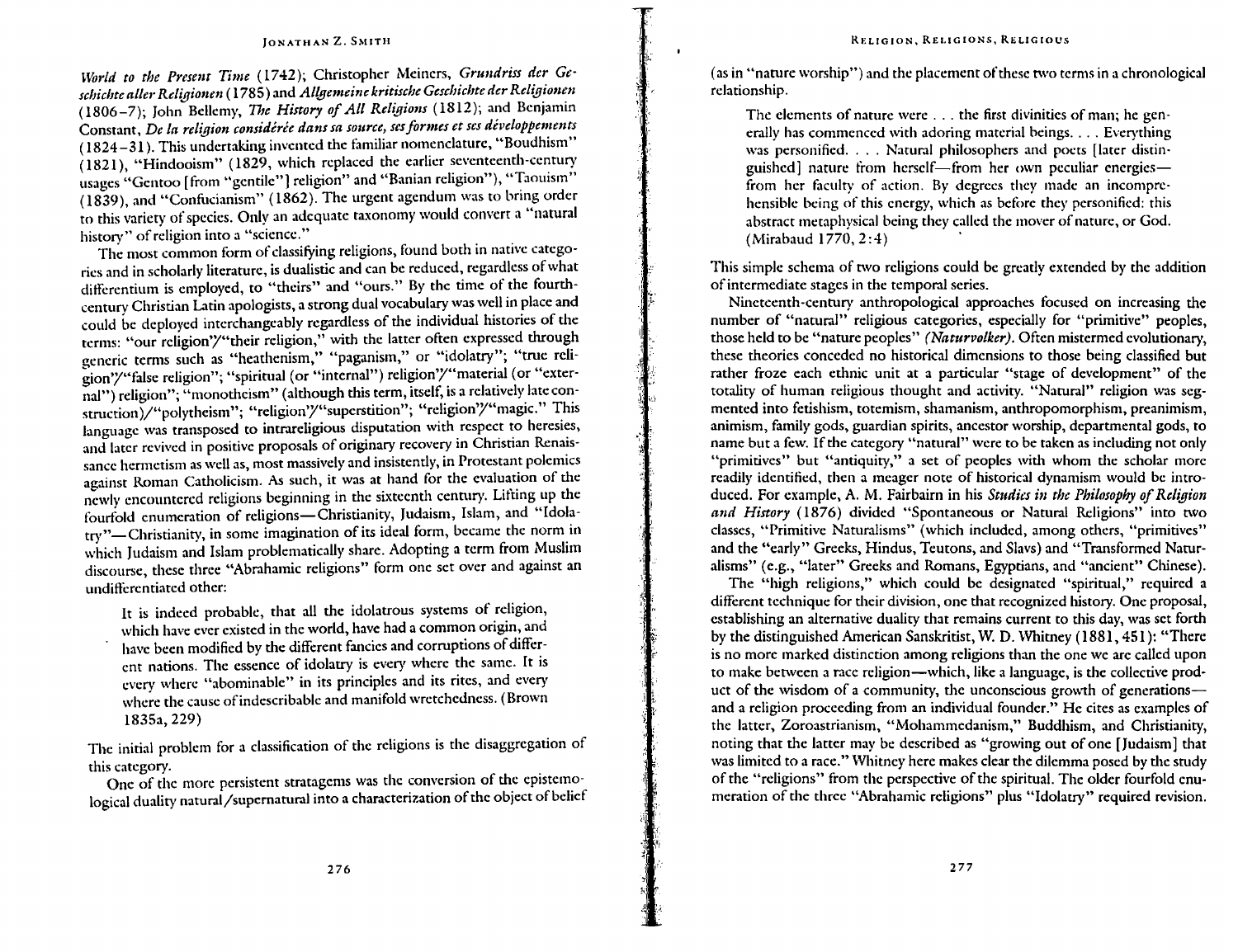#### RELIGION, RELIGIONS, RELIGIOUS

#### JONATHAN Z. SMITH

Judaism was to be demoted in that from a Christian apologetic perspective, it was the very type of a "fleshly religion"; Buddhism was to be promoted because in the two-century history of the Western imagination of Buddhism, it had become the very type of "spiritual religion."

Fairbairn adjusted his model such that the ultimate duality was between "spontaneous or natural religions" and "instituted religions," with the latter having two classes, each characterized by the same powerfully positive Protestant term: "Reformed Natural" (including the archaic religion of Israel ["Mosaism"], Zoroastrianism, Confucianism, Taoism), and "Reformed Spiritual," limited only to the new triad (Buddhism, "Mohammedanism," and Christianity). All other "religions" fell into one of three classes of "natural," the replacement term for the older category, "idolatry."

The most enduring device was the invention of the taxon "world" or "universal rcligions," a division that appeared to recognize both history and geography. The term was introduced and placed in a classificatory scheme that synthesized previous taxonomic divisions in a work that stands as the first classic in the science of religion, Cornelius Petrus Tiele's work *Outline of the History of Religion to the Spread of Universal Religions* (1876), and was reworked in Tiele's article "Religions" in the ninth edition of the *Encyclopaedia Britannica* (1884). Tiele's "morphological" classification, which schematizes the "stage of development" each religion has "attained," has as its fundamental principle of division "natura! religion" and "ethical religion," which he self-consciously correlates with Whitney's distinction between "race religion" and "founded religion." "Natural religion" has three families, one of which has two genera. The first family comprises "polydaemonistic magical religions under the control of animism." To this class "belong [all] the religions of the so-called savages or uncivilized peoples." Recognizing, perhaps, the effects of colonialism, he adds that their present forms arc "only degraded remnants of what they once must have been."

The second family of "nature religions" is that of "purified or organized magical religions," which Tiele terms "therianthropic polytheism," according to which the "gods are sometimes represented in human form, more frequently in that of an animal." These are politically divided into two families, "unorganized" (tribal) and "organized" (imperial). The "unorganized" include the Japanese *kami* traditions, the Dravidians, the Finns, the "old Arabic religions, old Pelasgic religion, old Italiote religions, Etruscan religion before its admixture with Greek elements, [and] the old Slavonic religions." The "organized" include "the semi-civilized religions of America, ... the ancient religion of the Chinese empire, ancient Babylonian (Chaldaean) religion, [and] the religion of Egypt. "

The third family, "anthropomorphic polytheism," is characterized by the "worship of manlike but superhuman and semi-ethical beings" (the latter indicating that while the gods arc often represented as being concerned with good and evil, they are also depicted as essentially amoral). Belonging to this class are

"the ancient Vaidic religion (India), the pre-Zarathustrian Iranic religion, the younger Babylonian and Assyrian religion, the religions of the other civilized Semites, the Celtic, Germanic, Hellenic and Graeco-Roman religions."

Distinct from these "nature religions" arc those belonging to the second major division, "ethical religions," which are subdivided into "national nomistic (nomothetic) religious communities" characterized by being "founded on a law or holy scripture," that is, "Taoism and Confucianism ... Brahmanism, with its various ancient and modern sects, Jainism and primitive Buddhism, Mazdaism (Zarathustrianism) with its sects, Mosaism [and] Judaism," and "universalistic religious communities," a class with only three members: Islam, Buddhism, Christianity. They arc distinguished in not being devoted to the special interests of a nation or people but to humankind in general; they are proselytizing traditions.

After discussing at some length the relative merits of the labels "universalistic," "universal," and "world religions," Tiele employs blunt imperialistic language to defend his use of "world religions" to

 $\cdot$  , :1 I  $\cdots$ i

 $\mathfrak{f}$  .

I.

distinguish the three religions which have found their way to different races and peoples and all of which profess the intention to conquer the world, from such communities [that is, "national, nomistic religions"] as are generally limited to a single race or nation, and, where they have extended farther, have done so only in the train of, and in connection with, a superior civilization. Strictly speaking, there can be no more than one universal or world religion, and if one of the existing religions is so potentially, it has not yet reached its goal. This is a matter of belief which lies beyond the limits of scientific classification .... Modern history of religions is chiefly the history of Buddhism, Christianity and Islam, and of their wrestling with the ancient faiths and primitive modes of worship, which slowly fade away before their encroachments, and which, where they still survive in some parts of the world and do not reform themselves after the model of the superior religion, draw nearer and nearer to extinction.

Furthermore, he apologetically insists, the three "world religions" are not on an equal plane. Islam "is not original, not a ripe fruit, but rather a wild offshoot of Judaism and Christianity," "in its external features [it] is little better than an extended Judaism." Buddhism "neglects the divine" and while "atheistic in its origin, it very soon becomes infected by the most fantastic mythology and the most childish superstitions." Christianity "alone preaches a worship in spirit and in truth ... the natural result of its purely spiritual character, Christianity ranks incommensurably high above both its rivals." Despitc the latter assertion, Tiele insists that "we are giving here neither a confession of faith nor an apology.... we have here to treat Christianity simply as a subject of comparative study, from a scientific, not from a religious point of view." (Tide 1884,20: 358-71.)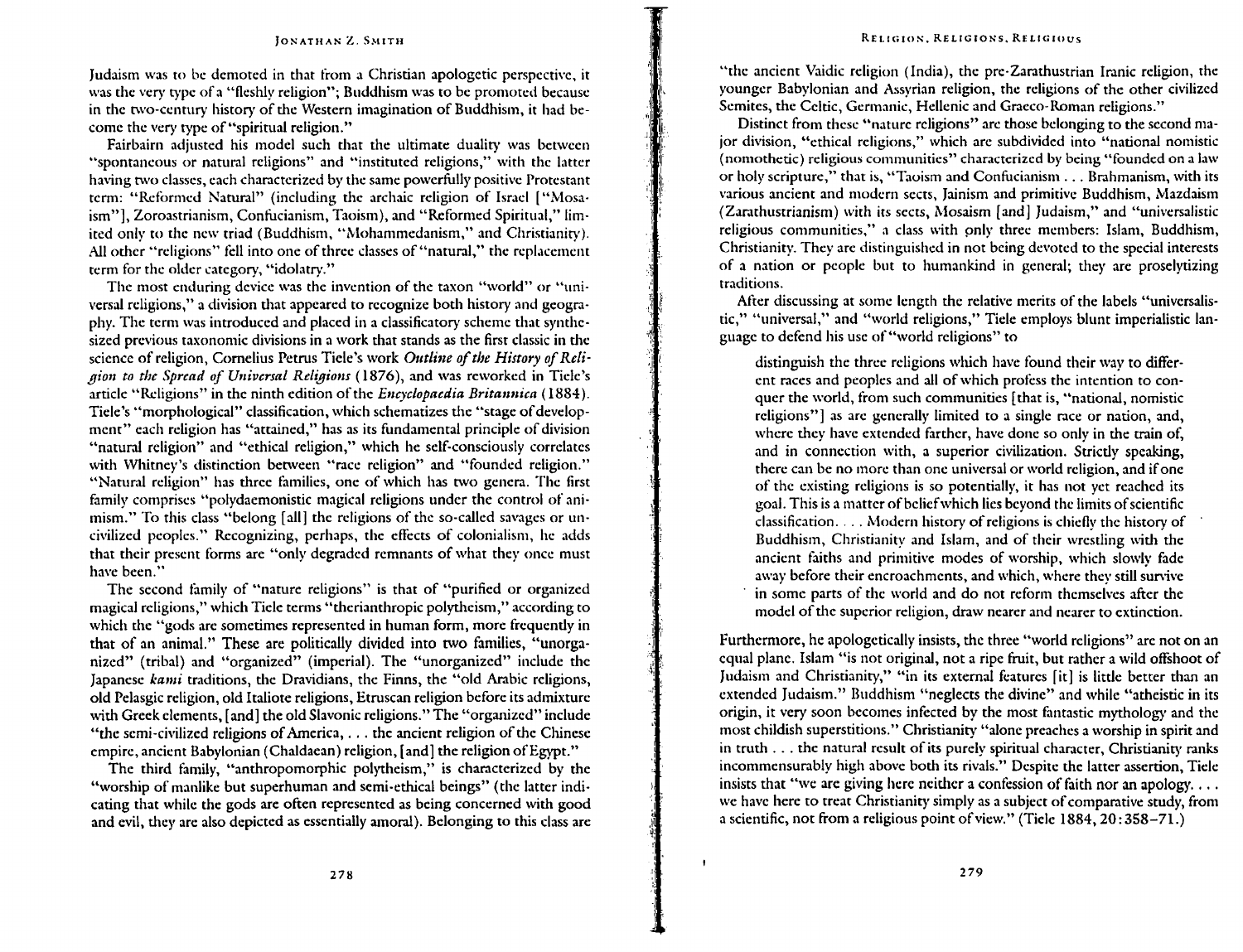#### RELIGION, RELIGIONS, RELIGIOUS

#### JONATIIAN Z. SMITH

Later scholars expanded the number of world religions to seven by collapsing Tide's two classes of "ethical religions" in an odd venture of pluralistic etiquette: if Christianity and Islam count as world religions, then it would be rude to exclude Judaism (ironically, the original model for the opposite type, "national nomistic religions"). Likewise, if Buddhism is included, then Hinduism cannot be ignored. And again, if Buddhism, then Chinese religions and Japanese religions.

.'!

 $\bullet$  .

'1

It is impossible to escape the suspicion that a world religion is simply a religion like ours, and that it is, above all, a tradition that has achieved sufficient power and numbers to enter our history to form it, interact with it, or thwart it. We recognize both the unity within and the diversity among the world religions because they correspond to important geopolitical entities with which we must deal. All "primitives," by way of contrast, may be lumped together, as may the "minor religions," because they do not confront our history in any direct fashion. From the point of view of power, they arc invisible.

Attempting to avoid such strictures and suspicions, other scholars have turned to alternative modes of classification. Following the implied correlation in Brerewood's *Enquiries Touching the Diversity of Languages and Religions*, F. Max Müller (1873, 143) argued "that the only scientific and truly genetic classification of religions is the same as the classification oflanguages," while Brerewood's interest in statistics has led to geographical taxonomies, either demographic (Haupt 1821 is an early example) or in terms of spatial distribution (for example, Deffontaines 1948). Others combine these elements with ethnographic classifications maintaining that any particular "religion derives its character from the people or race who develop it or adopt it" (Ward 1909,64). All of these result in projects describing "the religion of" such and such a geographical region or folk, arguing that these eschew the imposed universalisms or barely disguised apologetics of their predecessors in the name of a new ethic of locality that often favors native categories. Thus, Clifford Geertz introduces his early work *The Religion of Java* (1960) by emphasizing the copresence of nativistic, Islamic, and "Hinduist" elements, arguing that "these three main subtraditions ... arc not constructed types, but terms and divisions the Javanese themselves apply. . .. Any simple unitary view is certain to be inadequate; and so I have tried to show  $\dots$  variation in ritual, contrast in belief, and conflict in values" (pp. 6–7). What remains uncertain is what he intends by the singular religion in his title.

As in the eighteenth century, so too in the late twentieth do the issues attending the religions force the definitional question ofrcligion. Two definitions command widespread scholarly assent, one essentially theological, the other anthropological. Paul Tillich, reversing his previous formulation that religion is concern for the ultimate, argued that

religion, in the largest and most basic sense of the word, is ultimate concern ... manifest in the moral sphere as the unconditional seriousness of moral demand[,]  $\dots$  in the realm of knowledge as the passionate longing for ultimate reality[, $]$ ... in the aesthetic function of the human spirit as the infinite desire to express ultimate meaning." [Religion is not a] special function of man's spiritual life, but the dimension of depth in all its functions.  $(1959, 7-8)$ 

As Tillich's earlier concern with topics such as idolatry and the demonic should suggest, this is not as generous and open ended a definition as might seem to be implied. There are insufficient, inadequate, and false convictions of "ultimacy." Tillich has in fact provided a definition of the religious, as a dimension (in his case, the ultimate, unconditioned aspect) of human existence. This is explicit in William A. Christian's reformulation: "Someone is religious if in his universe there is something to which (in principle) all other things are subordinated. Being religious means having an interest of this kind" (1964, 61). If one removes Tillich's and Christian's theological criteria (as, tor example, Robert D. Baird suggests in *Category Formation and the History of Religions* [1971]), then it becomes difficult if not impossible to distinguish religion from any other ideological category. This would be the direction that Ninian Smart (1983) points to in suggesting that religion be understood as "worldview," with the latter understood as a system "of belief which, through symbols and actions, mobilizefs] the feelings and wills of human beings" (pp.  $2-3$ ).

The anthropological definition of religion that has gained widespread assent among scholars of religion, who both share and reject its functionalist frame, is that formulated by Melford E. Spiro (1966, 96), "an institution consisting of culturally patterned interaction with culturally postulated superhuman beings." This definition requires acceptance of a broad theory of cultural creation, signaled by the phrases "culturally patterned" and "culturally postulated," and places human cultural activities or institutions as the *summum genus* and religion as a subordinate taxon. This is made plain in Spiro's formulation that "religion can be differentiated from other culturally constituted institutions by virtue only of its reference to superhuman beings" (p. 98). Subsequent reformulations by scholars of religion have tended either to remove this subordination (for example, Penner 1989) or to substitute "supernatural" for "superhuman" (as in Stark and Bainbridge 1987).

It was once a tactic of students of religion to cite the appendix of James H. Leuba's Psychological Study of Religion (1912), which lists more than fifty definitions of religion, to demonstrate that "the effort clearly to define religion in short compass is a hopeless task" (King 1954). Not at all! The moral of Leuba is not that religion cannot be defined, but that it can be defined, with greater or lesser success, more than fifty ways. Besides, Leuba goes on to classify and evaluate his list of definitions. "Religion" is not a native term; it is a term created by scholars for their intellectual purposes and therefore is theirs to define. It is a second-order, generic concept that plays the same role in establishing a disciplinary horizon that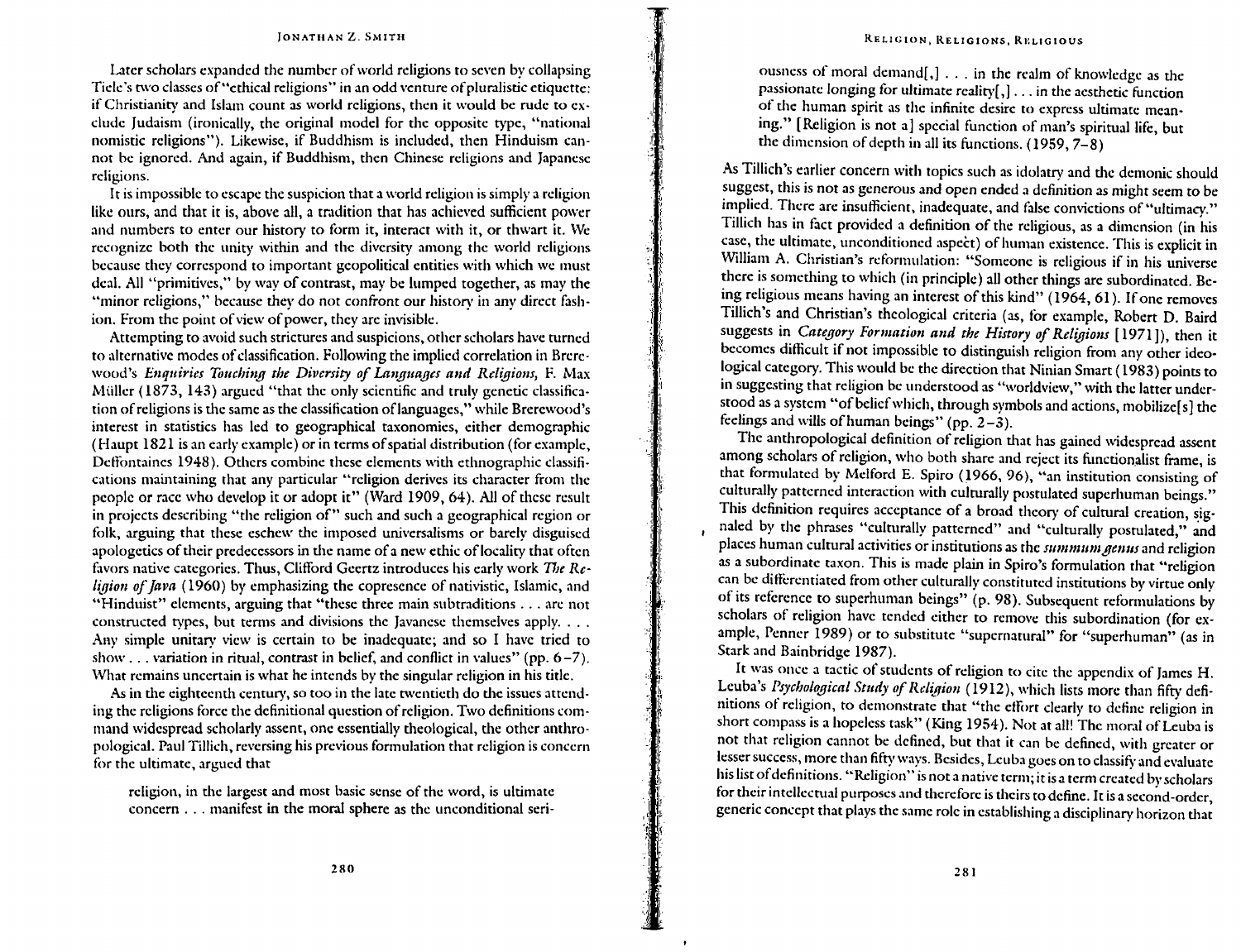a concept such as "language" plays in linguistics or "culture" plays in anthropology. There can be no disciplined study of religion without such a horizon.

#### SUGGESTED READINGS

Almond, Philip C. 1988. The British Discovery of Buddhism.

- Bianchi, Ugo, Fabio Mora, and Lorenzo Bianchi, eds. 1994. The Notion of "Religion" in Comparative Research: Selected Proceedings of the Sixteenth Congress of the International Association for the History of Religions, Rome, 3-8 September 1990.
- Capps, Walter H. 1995. Religious Studies: The Making of a Discipline.
- Despland, Michael. 1979. La Religion en Occident.
- Feil, Ernst. 1986. Religio: Die Geschichtes eines neuzeitlichen Grundbegriffs vom Frühchrisentum bis zür Reformation.
- Harrison, Peter. 1990. "Religion" and the Religions in the English Enlightenment.
- Manuel, Frank E. 1959. The Eighteenth Century Confronts the Gods.
- Pailan, David A. 1984. Attitudes to Other Religions: Comparative Religion in Seventcenth- and Eighteenth-Century Britain.
- Penner, Hans H. 1989. Impasse and Resolution: A Critique of the Study of Religion.
- Preus, J. Samuel. 1987. Explaining Religion: Criticism and Theory from Bodin to Freud.
- Smith, Wilfred Cantwell, 1963. The Meaning and End of Religion.
- Spiro, Melford E. 1966. "Religion: Problems of Definition and Explanation." In Anthropological Approaches to the Study of Religion, edited by Michael Banton.

#### **REFERENCES**

- Acosta, Joseph de. 1604. The Natural and Moral History of the Indies, translation of the original Spanish edition, published in Seville in 1590. London: V. Sims for E. Blount and W. Aspley.
- Adams, Hannah. 1817. A Dictionary of All Religions and Religious Denominations, Jewish, Heathen, Mahometan, and Christian, Ancient and Modern. 4th ed. Boston: Cummings and Hilliard.
- Aston, Edward, trans. 1611. The Manners, Laws, and Customs of All Nations, by Joannes Boemus. London.
- Baird, Robert D. 1971. Category Formation and the History of Religions. The Hague: Mouton de Gruvter.
- Banier, Antoine. 1741. Histoire générale des cérémonies, moeurs, et coutumes religieuses de tous les peuples du monde. Paris.
- Baxter, Richard, 1658. Of Saving Faith, That It Is Not Only Gradually but Specifically Distinct from All Common Faith. London.
- -. 1667. The Reasons of the Christian Religion. London: Printed by R. White for Fran. Titon.
- Bellemy, John. 1812. The History of All Religions, Comprehending the Different Doctrines, Customs, and Order of Worship in the Churches . . . from the Beginning of Time to the Present Day. London.

#### RELIGION, RELIGIONS, RELIGIOUS

- Benedict, David. 1824. History of All Religions, As Divided into Paganism, Mahometism, Judaism, and Christianity. Providence, R.I.
- Bernard, J. F. 1723-43. Cérémonies et coutumes de tous peuples du monde. Amsterdam.
- Boemus, Joannes. 1520. Omnium gentium mores, leges, et ritus. Augsburg.
- Brerewood, Edward. 1614. Enquiries Touching the Diversity of Languages and Religions through the Chiefe Parts of the World. London.
- Broughton, Thomas. 1742. An Historical Dictionary of All Religions, from the Creation of the World to the Present Time. London.

Brown, J. Newton. 1835a. "Buddhism." In Encyclopedia of Religious Knowledge. Brattleboro, Vt.

- -. 1835b. Encyclopedia of Religious Knowledge; or, Dictionary.... Containing Definitions of All Religious Terms: An Impartial Account of the Principal Christian Denominations That Have Existed in the World from the Birth of Christ to the Present Day with Their Doctrines, Religious Rites, and Ceremonies, and Heathen Nations, Together with the Manners and Customs of the East. Brattleboro, Vt.
- Camden, William. 1586. Britannia. London.
- Capps, Walter H. 1995. Religious Studies: The Making of a Discipline. Minneapolis: Fortress Press. Christian, William A. 1964. Meaning and Truth in Religion. Princeton, N.J.
- Cicza de León, Pedro. 1553. Crónica del Perú. 4 vols. Seville. Reprint 1918, edited by D. Enrique de Vedia, Historiadores primitivos de Indias, 2 vols. Madrid: Imprenta de los Sucesores de Hernando.
- Constant, Benjamin. 1824-31. De la religion considérée dans sa source, ses formes, et ses développements. Paris.
- Cortés, Hernán. 1520. Cartas de Relacíon. Reprint 1971, edited by Manuel Alcalá. Sepan Cuantos, no. 7. Mexico City: Editorial Porrúa.

Deffontaines, Pierre. 1948. Géographie et religions. Paris.

Eden, Richard. 1553. A Treatyse of the Newe India. London.

- Encyclopaedia Britannica. 1771. 1st ed. Edinburgh.
- Fairbairn, A. M. 1876. Studies in the Philosophy of Religion and History. London.
- Geertz, Clifford. 1960. The Religion of Java. Glencoe, Ill.: Free Press.
- Haupt, Karl G. 1821. Tabellarischer Abriss der vorzüglichsten Religionen und Religionsparteien der jetzigen Erdebewohner. Leipzig.
- Hume, David. 1757. The Natural History of Religion. In Four Dissertations. London: Printed for A. Millar. Variorum edition, 1976, edited by A. Wayne Colver, Oxford, Clarendon Press. (Page numbers cited in text are from the Variorum ed.)
- Johnson, Samuel, comp. and ed. 1755. A Dictionary of the English Language. London: W. Strahan, for J. and P. Knapton.
- King, Winston L. 1954. Introduction to Religion. New York: Harper and Row.
- Leuba, James H. 1912. A Psychological Study of Religion. New York: Macmillan.
- Meier, Guebhart. 1697. Historia religionum, Christianae, Judaeae, Gentilis, Mahumedanae. Helmstadt.
- Meiners, Christopher. 1785. Grundriss der Geschichte aller Religionen. Lemgo.
- -. 1806-7. Allgemeine kritische Geschichte der Religionen. Hannover: Helwing.
- Milner, Vincent, 1872. Religious Denominations of the World: Comprising a General View of the Origin, History, and Condition of the Various Sects of Christians, the Jews, the Mahometans, as well as the Pagan Forms of Religion Existing in the Different Countries of the Earth. Philadelphia.
- Mirabaud, M. [Paul Henry Thiery, Baron d'Holbach]. 1770. Système de la nature; ou, Des lois du monde physique et du monde moral. [First English translation 1820, n.p.]
- Muenster, Sebastian. 1550. Cosmographiae universalis ...: Item omnium gentium mores, leges, religio. Basel.

Müller, F. Max. 1873. Introduction to the Science of Religion. London: Longmans, Green.

Pagitt, Ephraim. 1635. Christianographie; or, The Description of the Multitude and Sundry Sorts of Christians in the World Not Subject to the Pope. London.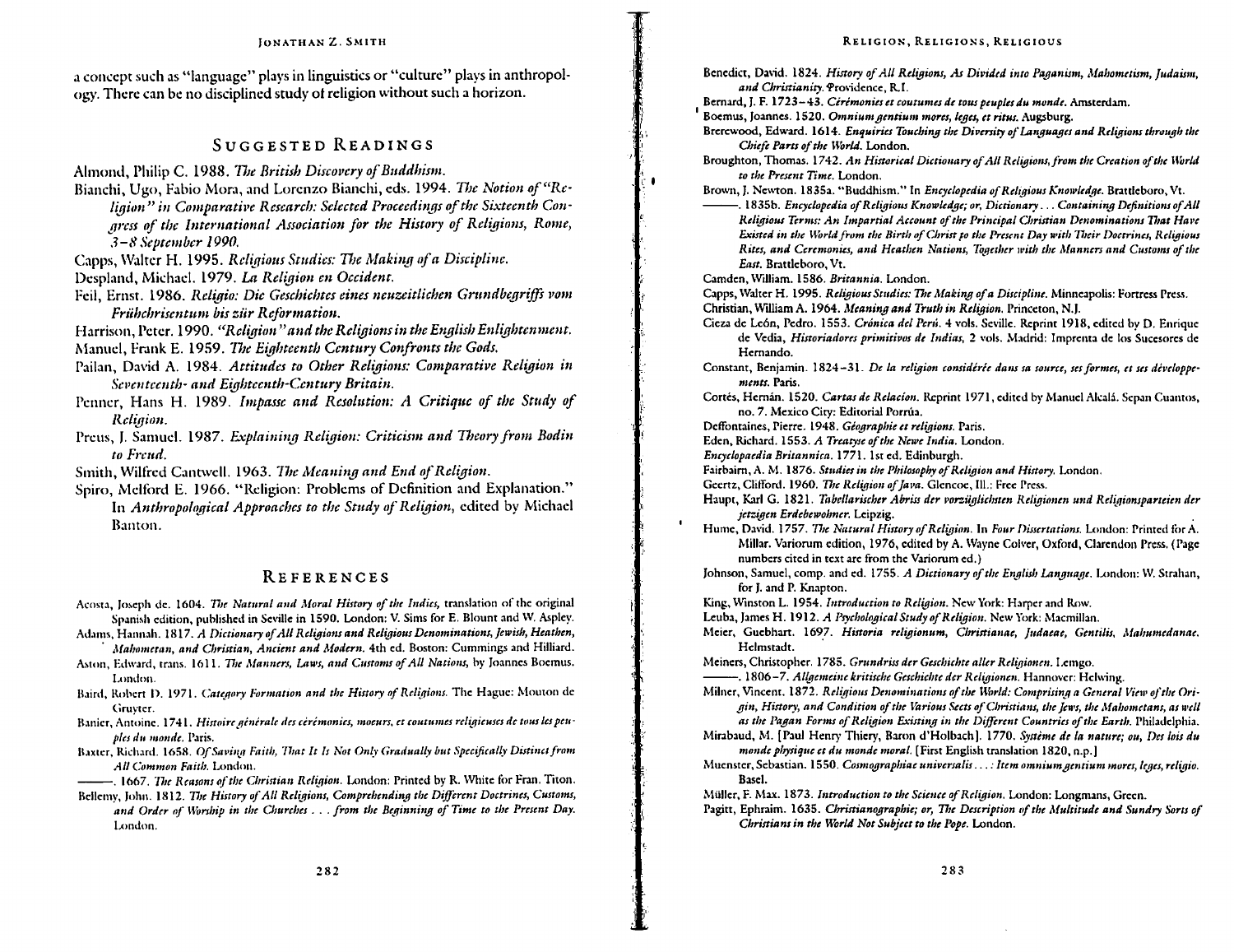- Pailan, David. 1994. "Natural Religion." Paper presented at the annual meeting of the American Academy of Religion, Chicago.
- Penner, Hans H. 1989. Impasse and Resolution: A Critique of the Study of Religion. New York: Peter Lang.
- Phillips, Edward. 1696. A New World of English Words; or, A General Dictionary Containing the Interpretation of Such Hard Words As Are Derived from Other Languages. London: E. Tyler for Nathanael Brooke at the Sign of the Angel in Cornhill.
- Picart, Bernard, and J. F. Bernard. 1723-43. Cérémonies et coutumes de tous peuples du monde. Amsterdam.
- Purchas, Samuel. 1613. Purchas His Pilgrimage; or, Relations of the World and the Religions Observed in All Ages and Places Discovered, in Foure Parts. London.
- Ross, Alexander. 1614. Pansebeia; or, A View of All Religions in the World from the Creation to These Times, Together with the Discovery of All Known Heresies, in All Ages and Places. London.
- Smart, Ninian. 1983. Worldviews: Cross-Cultural Explorations of Human Beliefs. New York: Scribner's.
- Spiro, Melford E. 1966. "Religion: Problems of Definition and Explanation." In Anthropological Approaches to the Study of Religion, edited by Michael Banton. London: Tavistock.
- Stark, Rodney, and William S. Bainbridge. 1987. A Theory of Religion. New York: Peter Lang.
- Ticle, Cornelius Petrus. 1877. Outline of the History of Religion to the Spread of Universal Religions, translation of the original Dutch edition, published in Amsterdam in 1876. London.
- -. 1884. "Religions." In Encyclopaedia Britannica. 9th ed.
- Tillich, Paul. 1959. Theology of Culture, edited by Robert C. Kimball. New York: Oxford University Press.
- Tindal, Matthew. 1730. Christianity As Old As the Creation; or, The Gospel, a Republication of the Religion of Nature, London.
- Ursin, Johann Heinrich. 1563. Historische-theologische Bericht vom Unterschied der Religionen die Heute zu Tage auf Erden sind. Nuremberg.
- Ward, Duren J. H. 1909. The Classification of Religions. Chicago: Open Court.
- Watreman, William, trans. 1555. The Fardle of Facions, Conteining the Aunciente Manners, Customs, and Lawes of the People Inhabiting the Two Partes of the Earth, by Joannes Boemus. London.
- Whitney, W. D. 1881. "On the So-Called Science of Religion." Princeton Review 57, pt. 1:  $429 - 52.$